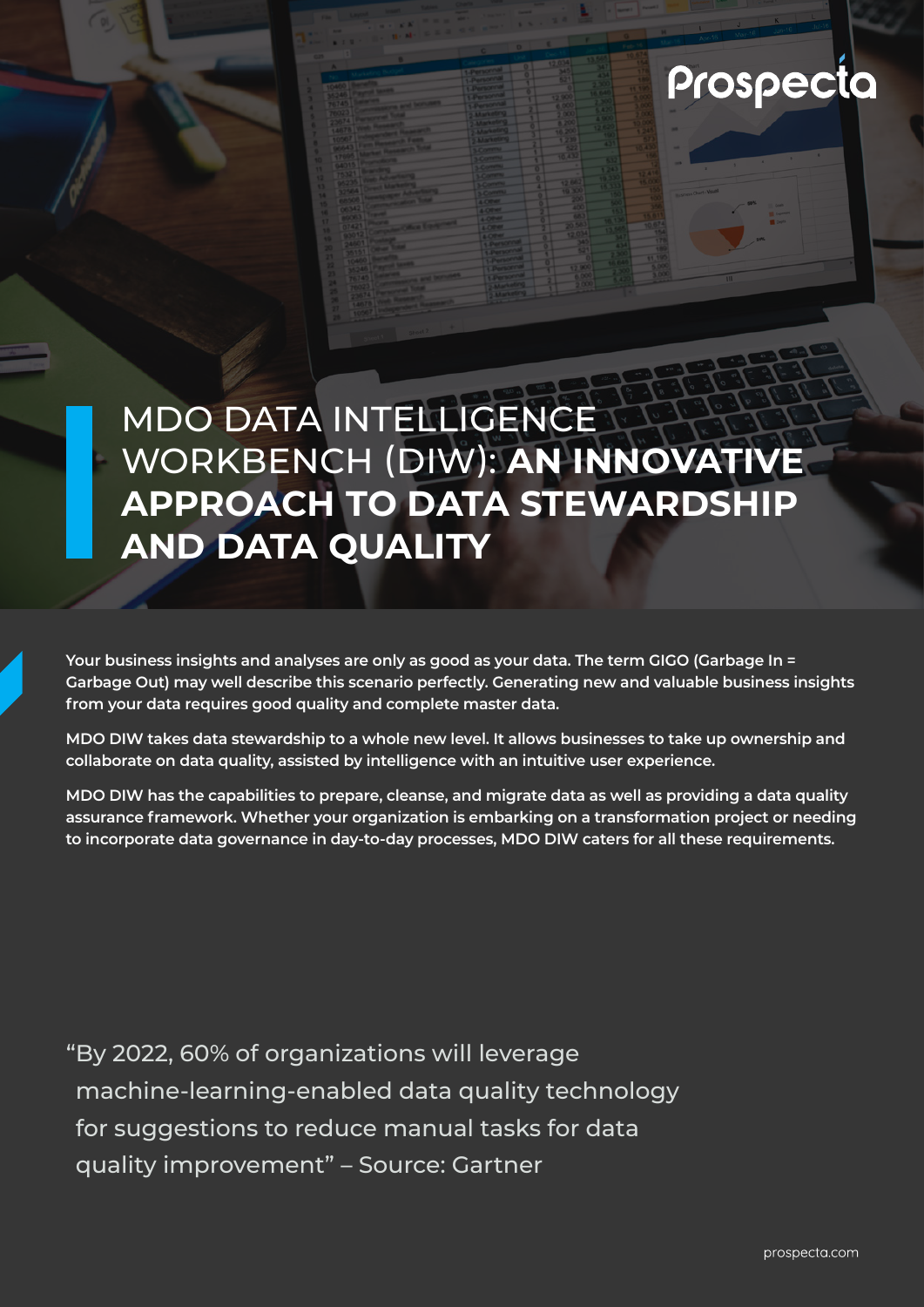

### **MDO DIW Key Features**

MDO DIW provides a workbench with pre-defined data models to validate, cleanse, and enrich data, with minimal human intervention. It ensures overall data completeness, data quality, integrity, and compliance.

- Multi Domain
- □ Designed to work across multiple domains with pre-defined rules and models.
- Data Profiling
- □ Automatic detection of data elements based on various business domains as well as analytics capabilities in terms of data accuracy and completeness.
- Data Integration
- □ Pre-defined data models and integration capabilities with systems like SAP and Salesforce, equipped with all the deep structures required to analyze and correct data. Once data is remediated, it can trigger MDO Data Governance or apply data corrections directly in the source system.
- Passive Governance
- □ Data is managed utilizing active alerts and data exceptions.
- Parse
- □ Data is broken into parts, both structured and unstructured, using Artificial Intelligence/Machine Learning.
- Standardize
- □ Built-in capabilities that incorporate industry standards – contents and formats.
- Schemas and Rules
- □ Definition of business rules based on a logical sequence to identify and propose corrections for remediation by business users with an easy-to-use interface. These schemas can be configured by any Business User or Data Steward without any technical knowledge.
- Collaboration and Workflow
- □ Schema Administrator or Steward can appoint various collaborators to help review or enrich data across business verticals. These collaboration efforts can be tracked via SLAs and KPIs, encouraging the adoption of a data-driven culture.
- Mass Data Processing
- □ The ability to process and validate mass data.

## **MDO DIW Industry / LOB Solutions**

Pre-built industry solutions around specific domains that include:

- **Spares** A Data Quality Solution to improve the data quality of spare parts (MRO) in terms of identification, usage, and compliance with ISO8000 standards.
- **Assets** Classification and data quality of Asset data both for heavy assets and buildings. This is a must have for any IoT or Digital Twin initiatives, in accordance with ISO14224, UNICLASS, and CFIHOS standards.
- **Suppliers** Ensuring Supplier Data is accurate and in conformance with all the standards. Risks and financial information are integrated into Supplier Information e.g., Dunn and Bradstreet.
- **Workforce** Employee and Contractor data including Payroll assurance and compliance.

### **Upcoming Solutions:**

- **Education** Student and Asset Data
- **Retail** Data Quality for Retail and Standards